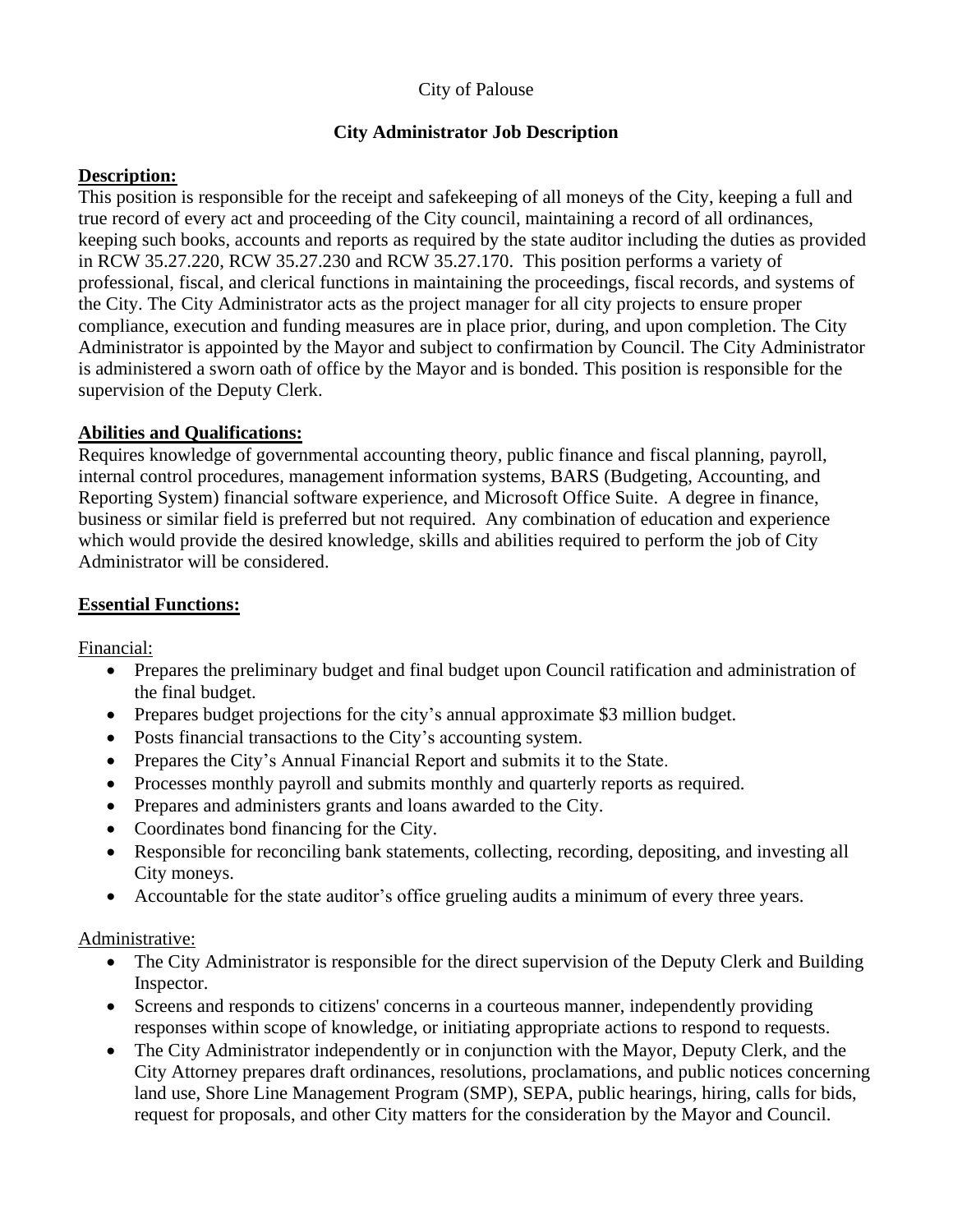Upon action by the appropriate body, the City Administrator is responsible for the proper posting, publication, and retention of the above.

- Recommends, writes specifications for, purchases, installs, and performs general maintenance functions on office machines, computer hardware and software systems.
- When requested, obtains documents, contacts outside agencies, and performs various forms of research for the Mayor, City Attorney, Council, Police Department, and Public Works Department
- Executes the written polices of the Council.
- Prepares and files various local/county/state monthly, quarterly and annual reports.
- Conducts sale of City property, arranges for payment schedule, and issues deeds.
- Plans, assigns, and directs the collection of all license and permit fees, water bills, and special assessment payments i.e. CDBG, etc. Maintains accurate records and accounts of moneys and assessments collected, prepare collection reports, and notify the Public Works Superintendent of water/sewer disconnects. Evaluates collection practices and installs or proposes procedural improvements to the Mayor.
- Serves as Board of Volunteer Firefighters Board Secretary; conducts research; serves as liaison with other Board members and processes bills.
- Meets and confers with auditors, officials, utility customers, vendors, community organizations, the general public, and other persons to provide information on questions pertaining to City ordinances, policies, finance and administrative procedures, or other laws and regulations.
- Acts as the City's Public Records Officer.
- Prepares grant applications
- Interprets and enforces the Palouse Municipal Code.
- Guides Palouse through the remainder of the COVID-19 emergency declaration including the coordination of virtual City Council, Planning Commission, and Board of Adjustment meetings.

# General:

- Attends work on a regular and dependable basis.
- Is sworn to uphold constitutional government and the laws of the community.
- The City Administrator, holding a visible position in the community, strives to impart to their office standards of quality and integrity that will be above reproach and contribute to the public confidence of the community.
- Strives to be neutral and impartial, providing equal service to all.
- Strives to improve the administration of the affairs of their office consistent with applicable laws and produce continued progress in the fulfillment of their responsibilities to the community.
- Strives to attain an awareness of operations and foster a good working relationship between their office and all City departments as well as State, County, special purpose district functions and the community in general.
- Participates in the professional organizations open to their position and actively pursues continuing education in this profession.
- Acts as a notary public.
- Attends bi-monthly City Council meetings. Presents a City Administrator report at each meeting and a quarterly financial report. Provides input as requested by the Mayor and Council. Attends additional meetings as necessary.
- The City Administrator performs other duties and responsibilities as assigned by the Mayor.